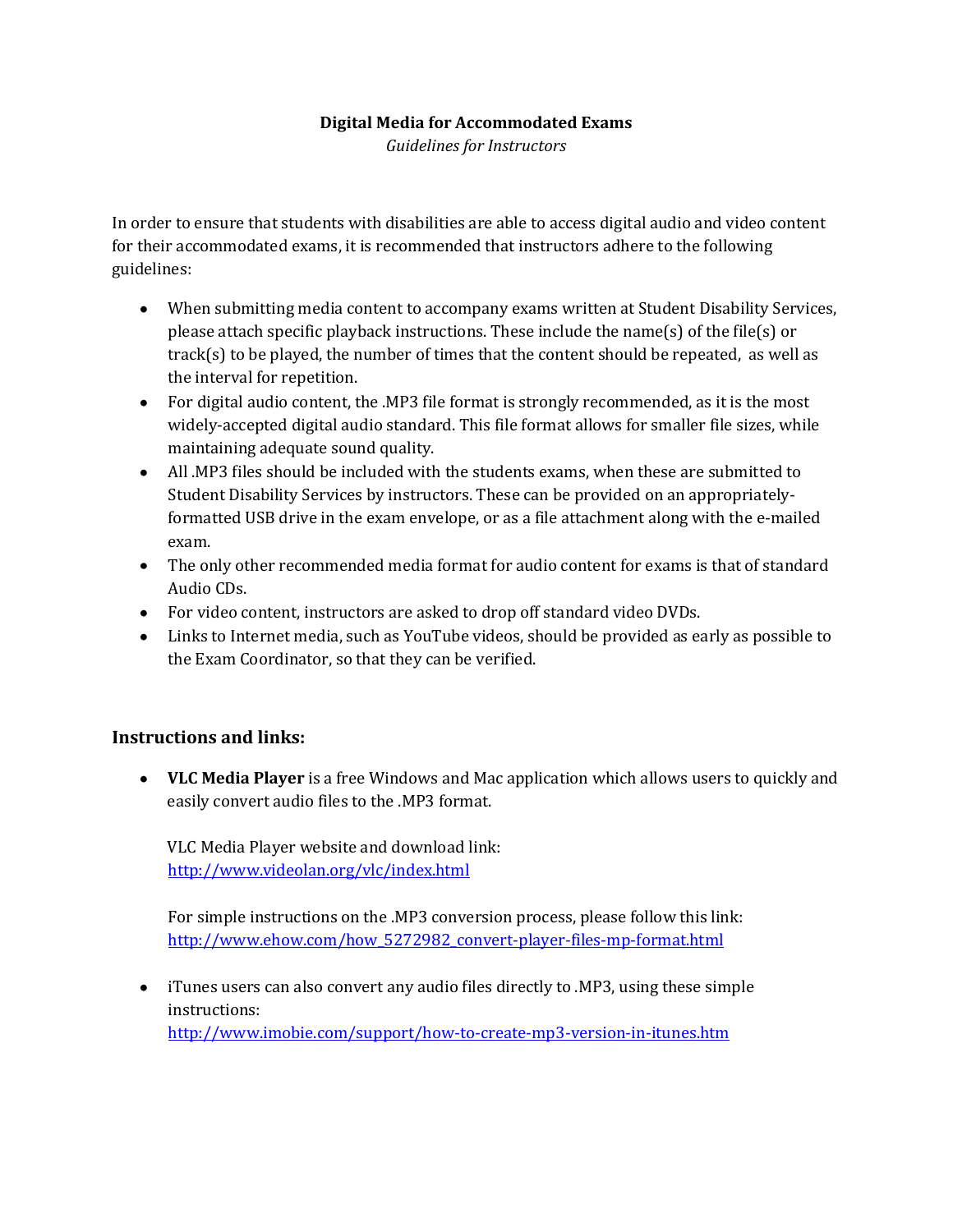# **How to Convert VLC Media Player Files to MP3 Format**

**(source[: http://www.ehow.com/how\\_5272982\\_convert-player-files-mp-format.html](http://www.ehow.com/how_5272982_convert-player-files-mp-format.html) )**

| Destination file:  | Browse                                                             |
|--------------------|--------------------------------------------------------------------|
| Display the output |                                                                    |
| Settings           |                                                                    |
| Profile            | $\mathbf{v}$ $\mathbf{X}$ $\mathbf{X}$ $\mathbf{E}$<br>Audio - MP3 |
| Deinterlace        | Dump raw input                                                     |
|                    | Start<br>Cancel                                                    |

You can use VLC Media Player to convert files to MP3 format.

*VideoLan's free, open-source media player not only lets you play a wide range of media, it also allows you to convert your media to another format.* 

## **Instructions**

*1 -* Launch your copy of VLC Media Player.

*2 -* Click on the "Media" heading. A list menu will appear. Click on the "Convert/Save" option.

*3 -* Click on the "Add" button to load your media files from your hard drive. Use the explorer window that appears to locate your files. Add as many files as you'd like, and then click on the "Convert/Save" button at the bottom of the menu.

*4 -* Click on the "Browse" button near the middle of the "Convert" menu. Use the explorer window that appears to browse for a location to save your converted media files. Navigate down to the "Settings" heading and select "Audio - MP3" from the list menu.

*5 -* Click the "Start" button at the bottom of the "Convert" menu to begin the conversion process.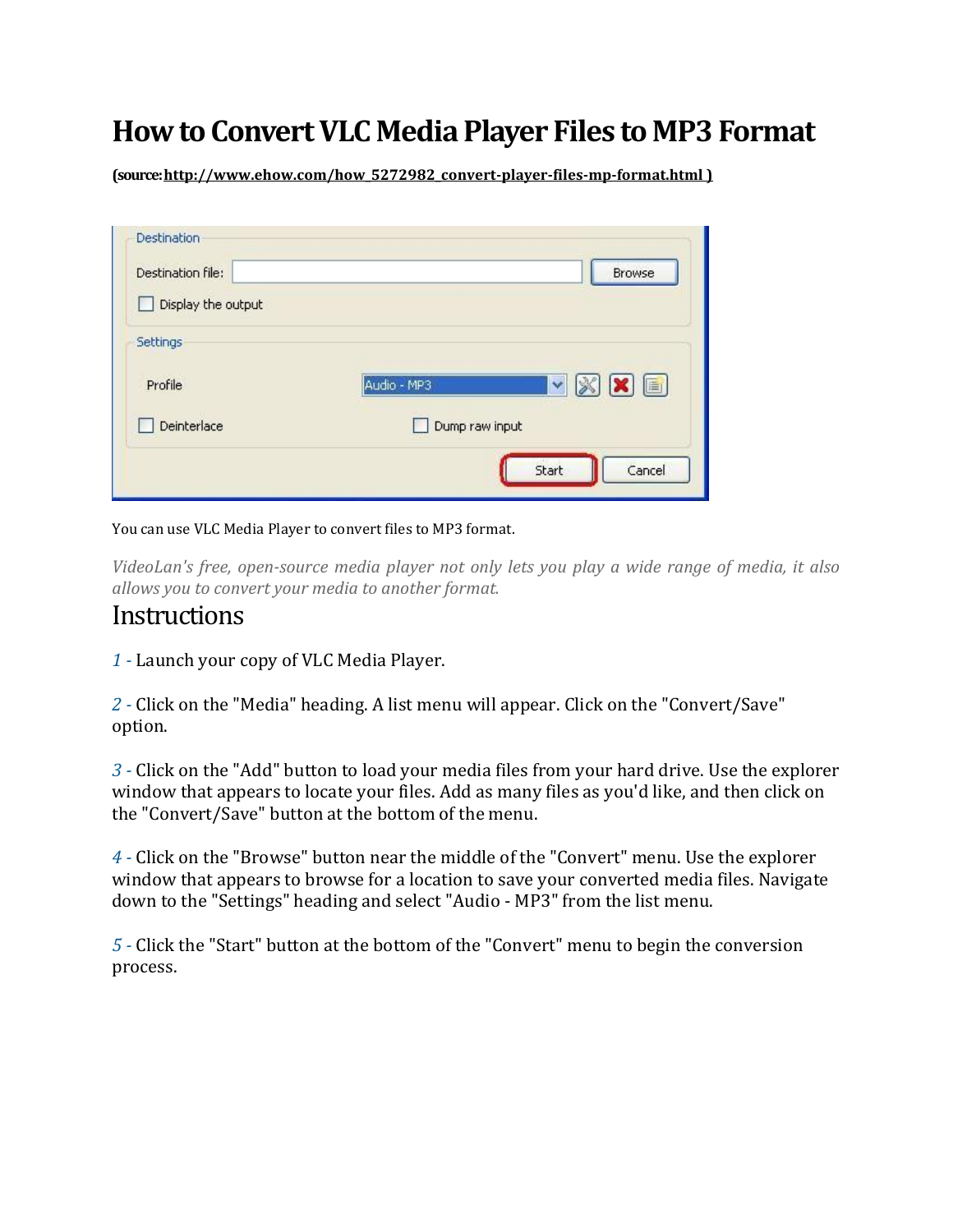# How Can I Create MP3 Version Music in iTunes v.11

(source:<http://www.imobie.com/support/how-to-create-mp3-version-in-itunes.htm> )

## **How to Create MP3 Version in iTunes 11**

Once selected all the files you want to convert, you'll have two options to do so:

1. Click on the File menu in iTunes, then Create New Version, and select "Create MP3 Version".

2. Or right click on the selected files and choose "Create MP3 Version" from the context menu:

| papy              |                                                                                                                                                                                          |  |  |
|-------------------|------------------------------------------------------------------------------------------------------------------------------------------------------------------------------------------|--|--|
| √ Billie Jean     | Play "Black Or White"                                                                                                                                                                    |  |  |
| √ Billie Jean     | <b>Play Next</b>                                                                                                                                                                         |  |  |
| V Black Or V      | Add to Up Next                                                                                                                                                                           |  |  |
| V Bon Jovi -      | <b>Start Genius</b>                                                                                                                                                                      |  |  |
| $\sqrt{B}$ urn    | Get Info                                                                                                                                                                                 |  |  |
| $\sqrt{B}$ urn    | Rating<br>Show in Windows Explorer<br>Show in iTunes Store                                                                                                                               |  |  |
| √ Diamonds        |                                                                                                                                                                                          |  |  |
| V Dirty Dian      |                                                                                                                                                                                          |  |  |
| √ Do It To N      | <b>Get Album Artwork</b>                                                                                                                                                                 |  |  |
| √ Don't Stop      | <b>Get Track Names</b><br>Convert ID3 Tags                                                                                                                                               |  |  |
| √ Girlfriend      |                                                                                                                                                                                          |  |  |
| √ Green Ligh      | <b>Reset Plays</b><br>Create MP3 Version<br>Consolidate Ares<br>Ctrl+Shift+N<br>New Playlist from Selection<br><b>Add to Playlist</b><br>▶<br>Copy<br>Delete<br><b>Uncheck Selection</b> |  |  |
| √ Green Ligh      |                                                                                                                                                                                          |  |  |
| √ I'm So Blu      |                                                                                                                                                                                          |  |  |
| √ I'm So Blu      |                                                                                                                                                                                          |  |  |
| √ Kalimba         |                                                                                                                                                                                          |  |  |
| V Locked Ou       |                                                                                                                                                                                          |  |  |
| V Love The        |                                                                                                                                                                                          |  |  |
| V Maid with       |                                                                                                                                                                                          |  |  |
| $\vee$ Man in the |                                                                                                                                                                                          |  |  |
| V Mariah Ca       |                                                                                                                                                                                          |  |  |
| V. Michael Ia     | <b>Apply Sort Field</b><br>▶                                                                                                                                                             |  |  |

3. Once your files have been converted, right-click on the track name within iTunes and select **Show in Windows Explorer** (see above) to locate the files and copy them to your USB drive or attach them to your e-mail to Student Disability Services.

4. On a Mac computer, select **Show in Finder** from this menu.